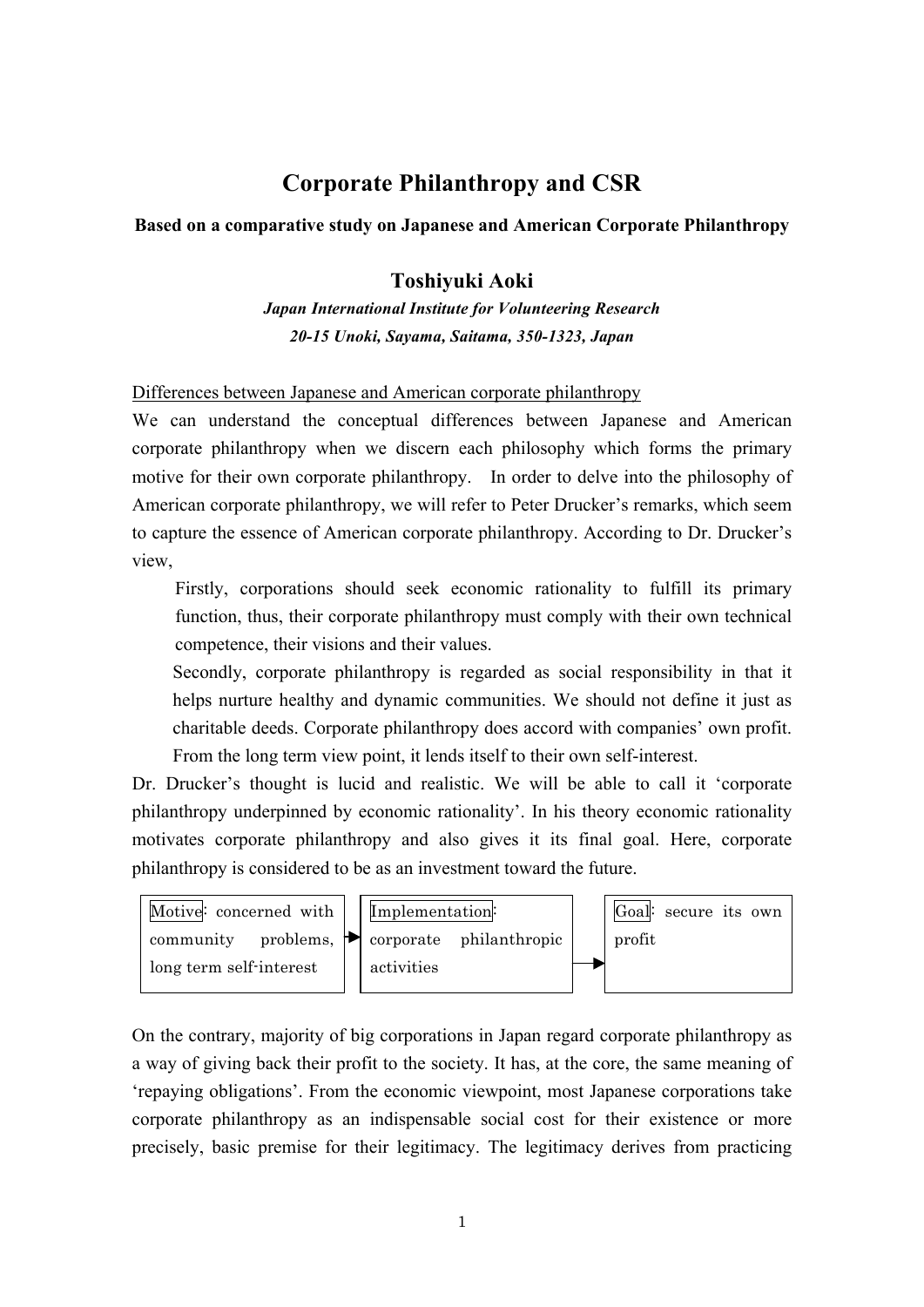high ethical standards, including compassion for the distressed and disadvantaged in the society. In this way, Japanese corporations carry out philanthropic programs. In my understanding, most of top management and people responsible for corporate philanthropy in Japan believe that their companies will be rewarded some day by firmly maintaining high moral principles. It is said in Japan that accumulation of our good deeds or virtues will, as a result, necessarily bring us the benefit in the future.

Thus, Japanese corporate philanthropy is more likely to be based upon moral principle while American corporate philanthropy seems to rest with economic rationalistic ideas.



#### Shonindo-headstream of Japanese Corporate philanthropy

The historical and conceptual origins of Japanese corporate philanthropy can be traced back to the pre-modern or Edo period [1603-1867]. Shonindo, the principles of the Japanese merchants, which was established in the Edo period as economic ethics to be kept in their business and in their daily life, included the concept of philanthropy. Shonindo, the principles of the merchants was significantly influenced by the economic ethics developed by the *Jodo-Shin* sect of Buddhism*.* Under the lessons of the *Jodo-Shin* sect, which had developed as the biggest religious sect in Japan in the Edo period, its believers practiced a stoic life in order to make their religious faith more stable. The main virtues in the economic ethics of the Japanese merchants, formed up through such religious practices, were diligence, honesty, economy and patience. Philanthropy was understood as "*In-Toku*" or doing something good for others in a secret manner. This was a virtue paired with economy. *In-Toku* was originally a word in the *Dokyo* (Taoism). Later, it was introduced into Buddhism. Since *In-Toku* is composed of a word that means "calm, inconspicuous or unwilling to flaunt ones' deeds" and a word meaning "virtue", many people understand it to represent "secret charity". But its original meaning is an ascetic practice of altruism with inner love in his or her heart. What one's deed looks outwardly is not important. The bottom line is inside of your heart. In the Zen sect, In-Toku has a very practical meaning. It is the cook's duty that a trainee monk has to do. It can be understood as a manifestation of the return toward the grace of Buddha and all sentient beings.

Another meaningful influence on the formation of *Shonindo*, the principles of the Japanese merchants was given by *Sekimon Shingaku,* a religious philosophy and movement, established by *Ishida Baigan* (1685-1744), that combined Shinto,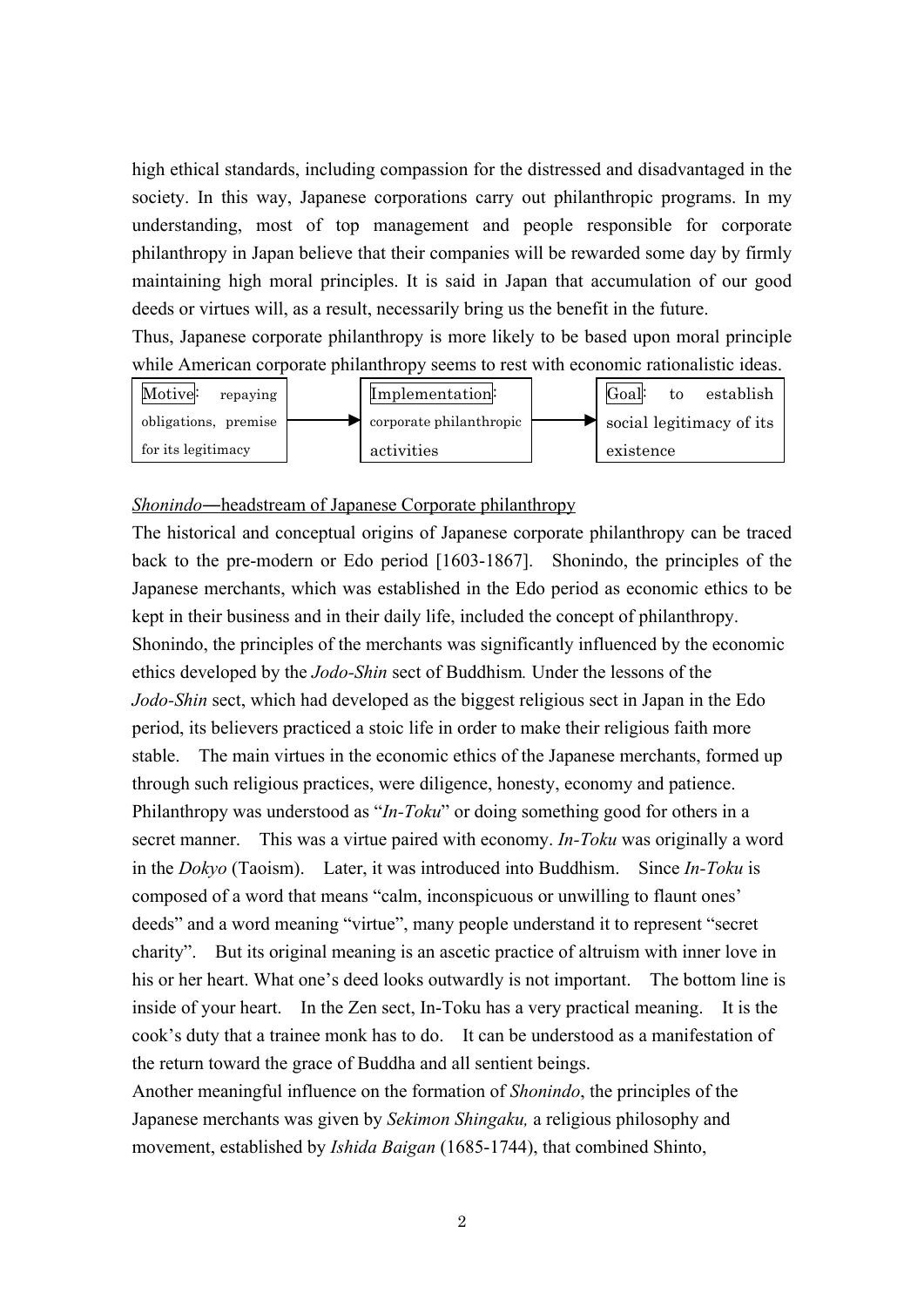Confucianism and Buddhism. It continued to have major influence on the economic ethics of the Japanese merchants for a hundred years from the middle through the end of the Edo period. *Ishida* believed that the human ideal was integration with "*Ten*" which was the nature of the supreme beings. He thought and preached merchants who came to listen to his lectures that they should put economic ethics into practice so that they could achieve supreme awareness. Japanese merchants were despised as the lowest class in the Edo period on the grounds that they made a profit without producing any useful goods. Baigan expressed sharp disagreement with such an ideology convenient for the ruling class. He taught that making a profit would be justified if they followed high ethical principles just the same as those followed by the Samurai. He thought that merchants' profit was equivalent to the Samurai's salary for their job paid by their feudal lords.

The highest virtues he suggested were economy and honesty. He thought economy was linked to compassion. He taught merchants that the practice of economy would create surplus and that then using the surplus for the people who needed help would enable the merchants to love the people generously. We can see that the basis of his ideas about philanthropy originated from "*Jin*" which is the highest virtue in the Confucianism. Moreover, such stoic and diligent economic ethics linked deeply to the loyalties expressed to "holy superiors". This mental climate enabled the Japanese people to accept the Meiji Restoration that gave the Emperor the super status that embodied the nation as well as to accept rapid modernization and the 'policy of increasing wealth and military power'. It was the misfortune of such a brilliant new nation to fall into the trap of the intolerant nationalism.

#### Modern history of corporate philanthropy in Japan

Thus, the sense of Japanese corporate philanthropy had already been formed in the Edo period before modernization and was kept through the Meiji era that was the period of the rapid industrialization. *Eiichi Shibusawa* (1840-1931), an exponent of the Japanese modern leadership type of business managers, put his blood into philanthropy as well as devoting himself to the development of a wide range of industries. The companies *Eiichi Shibusawa* was deeply committed to help establish were more than 500. He was, moreover, involved in over 600 social enterprises. While he recognized himself as a loyal subject of the Emperor and an adherent of Confucianism, he was neither an obstinate proponent of the restoration nor a narrow-minded militarist. The land of his dreams was a modern, rich nation with high public morality. He had a strong aspiration for free economic activities to be promoted by the private sector with respect for high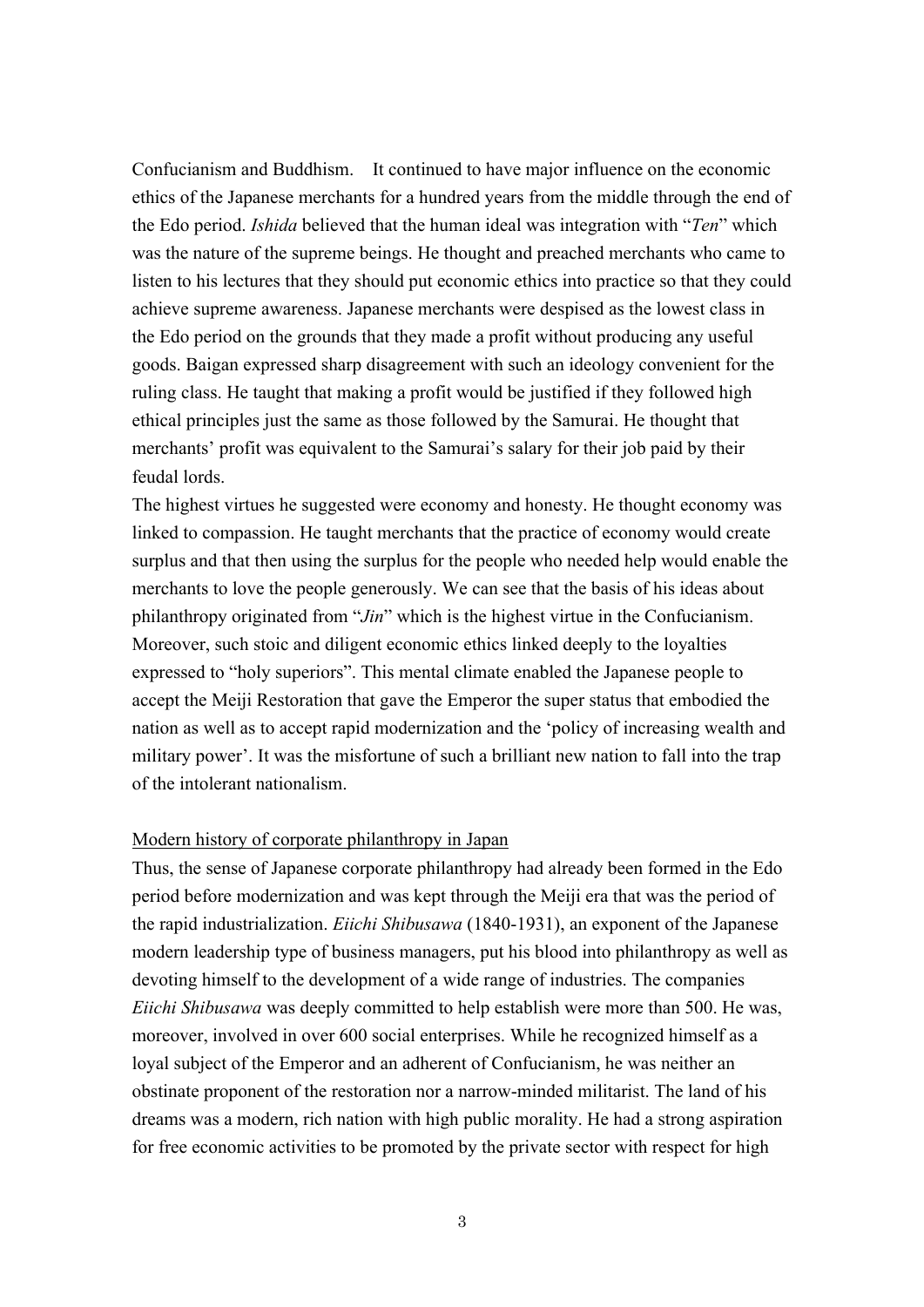social norms. In his view, ethics and richness were compatible and had to be consistent. He summed up his philosophy in a simple phrase using an interesting metaphor— 'Compatibility between the Analects of Confucius and the abacus'. It means business activities (making a profit = using an abacus) must be put into operation based upon high moral standards (observing the teaching of Confucius). When we pay due recognition to his devotion to philanthropy, it will be considered reasonable that his high moral standards included philanthropy. He dedicated himself to philanthropy with this way of thinking. However, in spite of significant efforts by him and other business entrepreneurs, Japanese corporate philanthropy showed only a germ of development and never bloomed in the period between the Meiji Restoration and the end of World War II. The main reason for that lack of development is that modern Japan chose the way of militarism and imperialism, investing everything into military affairs instead into ways to enrich social welfare.

After World War II, Japan enjoyed a remarkable long-term high economic growth, and it was in the early 1970s―when Japan was in the process of transition from the high economic growth to the stable growth that Japanese companies started to work on corporate philanthropic activities. It was just the time when there was increased consumer's criticism and demand on companies to demonstrate social responsibility. The rapid industrialization of Japanese society had brought prosperity never before experienced. It had, at the same time, brought negative impact on both at home and abroad by causing serious problems like defective products, exaggerated advertisements, environmental pollution and expansion of anti-Japanese movements due to the rapidly increased Japanese companies' presence abroad. The emergence of social responsibility meant that Japanese companies, which had only pursued economic growth through innovation in technology and marketing after World War II, faced the issue of social justice seriously for the first time. As a reaction to severe criticism of society, Japanese companies raised their consciousness on corporate social responsibility and began to give attention to increasing their contribution to the society as well as improvement of their main business. In the 1980s, while the Japanese economy was enjoying continuous prosperity and a financial boom brought on by the easy money policy of the Japanese government, Japanese companies could afford to expand to the U.S. and to introduce the know-how of corporate philanthropy, learned in the U.S. into Japanese society. The rapid rise of Japanese corporate philanthropy in the beginning of the 1990s started in this way and it was employee volunteering that was introduced as a new form of corporate philanthropy. The introduction of employee volunteering had a spillover effect on other types of corporate philanthropy, most of which increasingly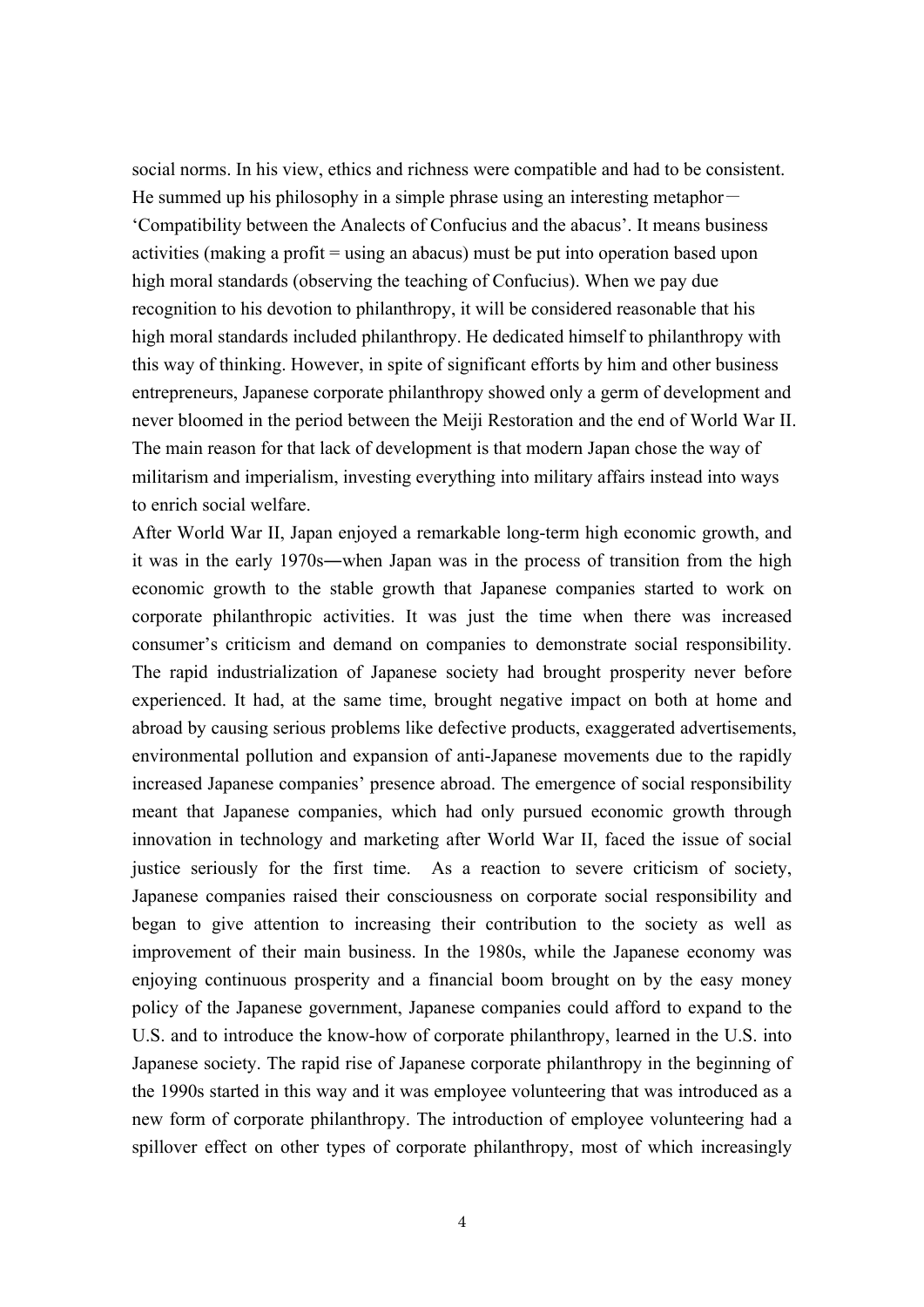came to be designed in a style that encouraged employee participation. This participatory style became a leitmotif of Japanese corporate philanthropy in the 1990s. Nevertheless, the enlightened self-interest that is the basic motivation of philanthropy in American companies has not yet penetrated into Japanese companies until today. The majority of the Japanese companies believe that setting a high value on morality, the essence of the *Shonindo* is at the heart of Japanese corporate philanthropy.

### Corporate philanthropy and CSR

The attitude of Japanese companies toward corporate philanthropy in the 1990s was shaped by three major changes in the Japanese society: "the impact of the post industrial society;" "the insufficiency of the Japanese economic system;" and, "globalization." These three social changes are pressing Japanese companies to give a first priority to facing social justice. Especially, globalization is demanding companies regardless of size to respond more actively to social justice including environmental problems on a global basis. The International Organization for Standardization (ISO) has begun to develop an international standard of Corporate Social Responsibility (CSR) in the context of the request from international organizations such as the United Nations, Caux Round Table, an international network of business people and OECD that companies practice a code of conduct. The internationally standardized CSR if it is officially established, will be regarded as a tool for monitoring a variety of aspects of corporations' attitude toward social justice― a comprehensive check system for consumers and organizations taking critical stances toward the private sector to force corporations to improve management so that they will comply with social justice. At the same time, from the viewpoint of corporate side, it can be stated that the CSR standard may be used as a management tool for building good relationships with various stakeholders (consumers, shareholders, employees, communities, and NPOs ) in order to maintain sustainable growth in the society.

The substance of CSR, which is now under review by the working panel of ISO, is considered to be prevention of bribery and corruption, heightening of corporate ethics, contribution to the community (philanthropy), environmental protection (partially philanthropic), safety of work place, protection of human rights, observance of the labor standard, etc. If we take a close look at it, we will easily find that what we might call "compulsory" CSR and "optional" CSR are intermingled. Compulsory CSR means a responsibility that companies must fulfill by law and by demand from a consensus with the general public. Optional CSR means a contribution that companies perform voluntarily to solve social problems according to their capacity and resources. "Social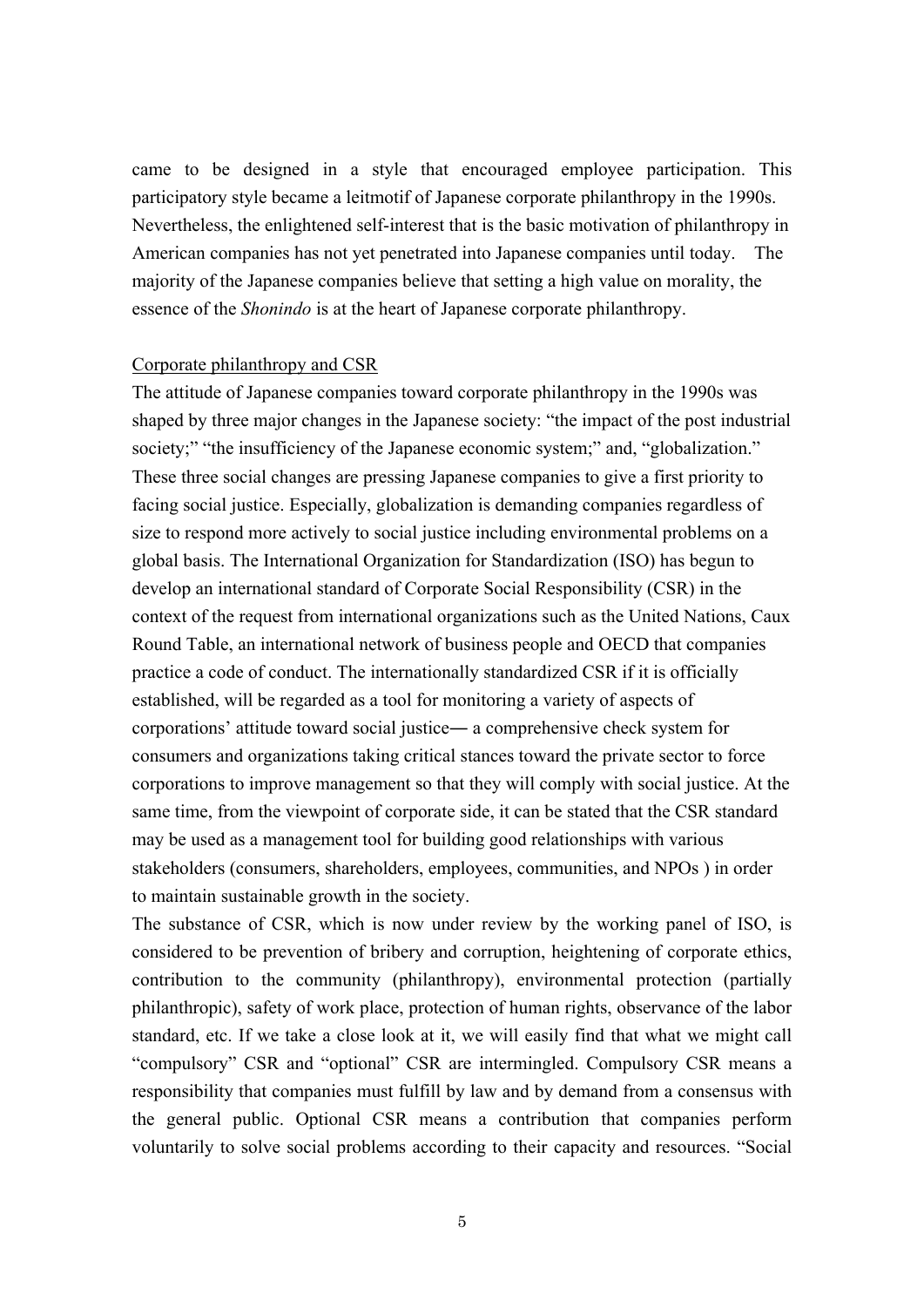responsibility" and "philanthropy", two different concepts in theory, are bound together in the deliberation on CSR by ISO. If ISO determines that CSR should include corporate philanthropy, it means that legal and social obligation has gained the right to make inroads into the area of voluntarism. Isn't it, however, to neglect the basic differences between CSR and corporate philanthropy and also to exceed the competence of social responsibility? We need to remind us again that corporate philanthropy is originally an ascetic practice of altruism with inner love in his or her heart. No one can force any corporations to practice such altruism. It is not the matter of 'social coercion or legal obligation'. It relates with compassion and voluntary initiative of top management and employees of corporations, which gives distinctive radiance to their acts.

CSR seems to be in the middle of fad among the business circles and the media in Japan today. Some companies are beginning to take in the concept and method of CSR. I would like to give them a time-tested proverb. 'The farthest way about is the nearest way home'. If they sincerely want to CSR to be a useful and effective tool, they should return to the starting point and calmly begin again from the discussion about the fundamental differences between corporate philanthropy and CSR.

Some representatives of Japanese economic organizations insist that a paradigm shift is needed to make CSR and corporate philanthropy the investment for the future – that is philanthropy for profit, as in Europe and the US. However, there is a fear that if companies think of social responsibility and philanthropy as a means for profit-making, there will be a loss of ethics. We in Japan should insist on CSR and corporate philanthropy based upon the sense of ethical value, the insistence on CSR and corporate philanthropy for justification of the social presence of the profit sector or for an effusive manifestation of gratitude for the support of people and society. This is the Japanese way.

#### References

Drucker, F. Peter, 1990, The New Realities

Aoki, Toshiyuki, 2004, Japanese Corporate Philanthropy‐In search of its roots, Shonindo in the Edo Period (Japanese edition)

KEIZAIDOYUKAI (Japan Association of Corporate Executives), 2003, Market Evolution and Socially Responsible Management (Japanese Edition)

Bella, N. Robert, 1985, TOKUGAWA RELIGION The Cultural Roots of Modern Japan

London, Nancy, 1991, Japanese Corporate Philanthropy

Drucker, F. Peter, 2002, Managing in the Next Century